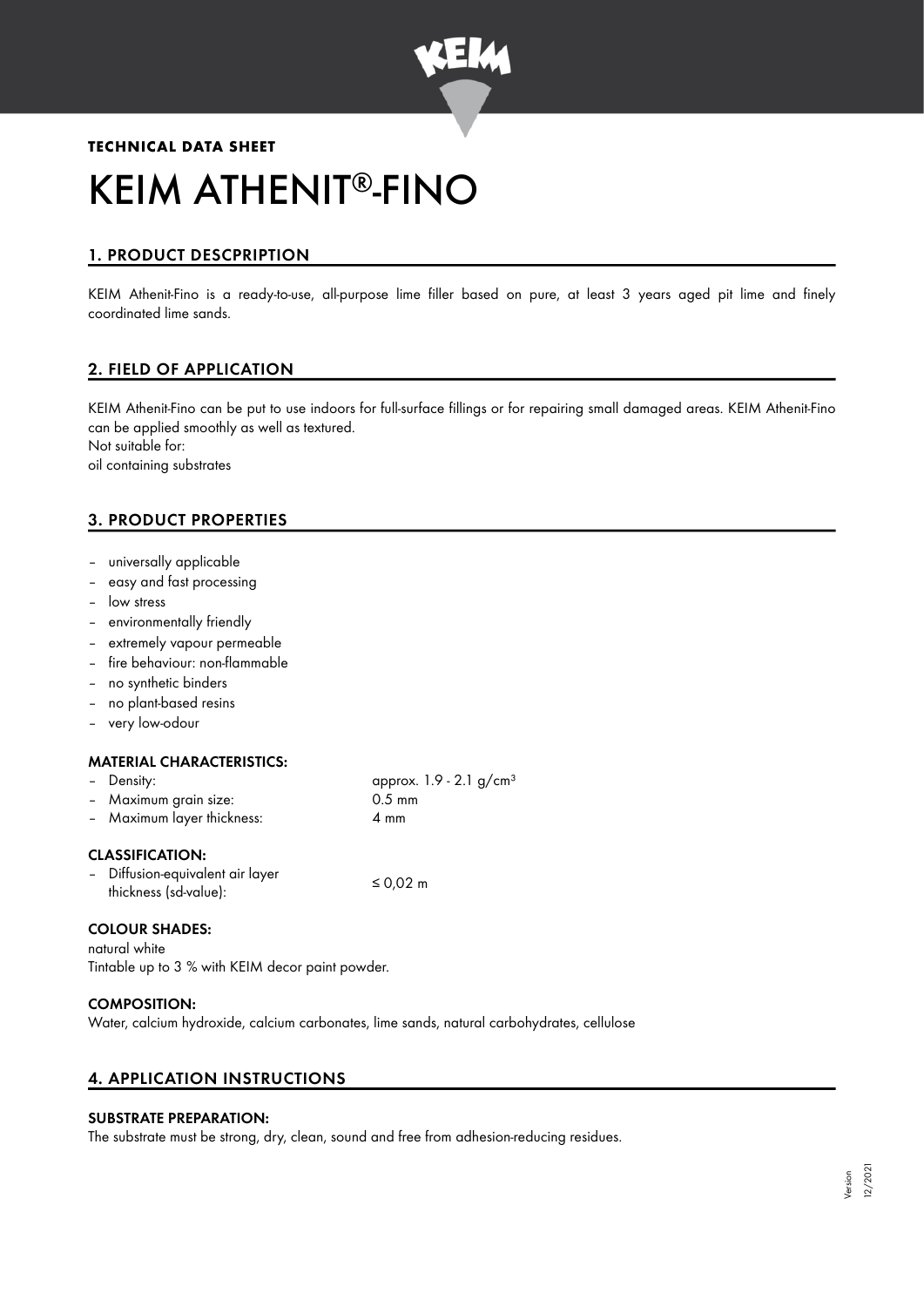#### APPLICATION CONDITIONS:

The substrate must be sound, solid, dry, clean and free from dust and grease.

#### APPLICATION:

Stir up KEIM Athenit-Fino thoroughly before application. If necessary, adjust to the desired consistency with a little water or KEIM sintered lime water. Slightly moisten the substrate if necessary. Apply approx. 2 mm thick with a trowel and texture or smooth after 30 to 90 minutes with a sponge, brush, sponge board or metal trowel (maximum layer thickness 4 mm). To achieve a finer surface, the dressed but still moist KEIM Athenit-Fino can be overworked with KEIM Athenite-liscio.

#### DRYING TIME:

At higher relative humidity, layer thicknesses and/or lower temperatures, drying is delayed accordingly.

#### CONSUMPTION:

approx. 1 kg/m² at a layer thickness of 1 mm.

These material consumption values are guide values for smooth substrates. Exact consumption values must be determined by means of test areas.

#### CLEANING OF TOOLS:

Clean immediately with water.

#### 5. PACKAGING

| <b>Container content</b> | Unit of measure | Quantity on pallet | Type of container |
|--------------------------|-----------------|--------------------|-------------------|
|                          | ĸс              |                    | bucket            |

#### 6. STORAGE

| max. storage time | <b>Storage conditions</b>                            |
|-------------------|------------------------------------------------------|
| 6 months          | keep container tightly sealed.<br>cool<br>frost-free |

### 7. DISPOSAL

For disposal information refer to section 13 of the safety data sheet.

#### EC WASTE CODE:

Waste code: 10 13 99

#### 8. SAFETY INSTRUCTIONS

Please, refer to the Material Safety Data Sheet.

# GISCODE:

GIS code: BSW 60